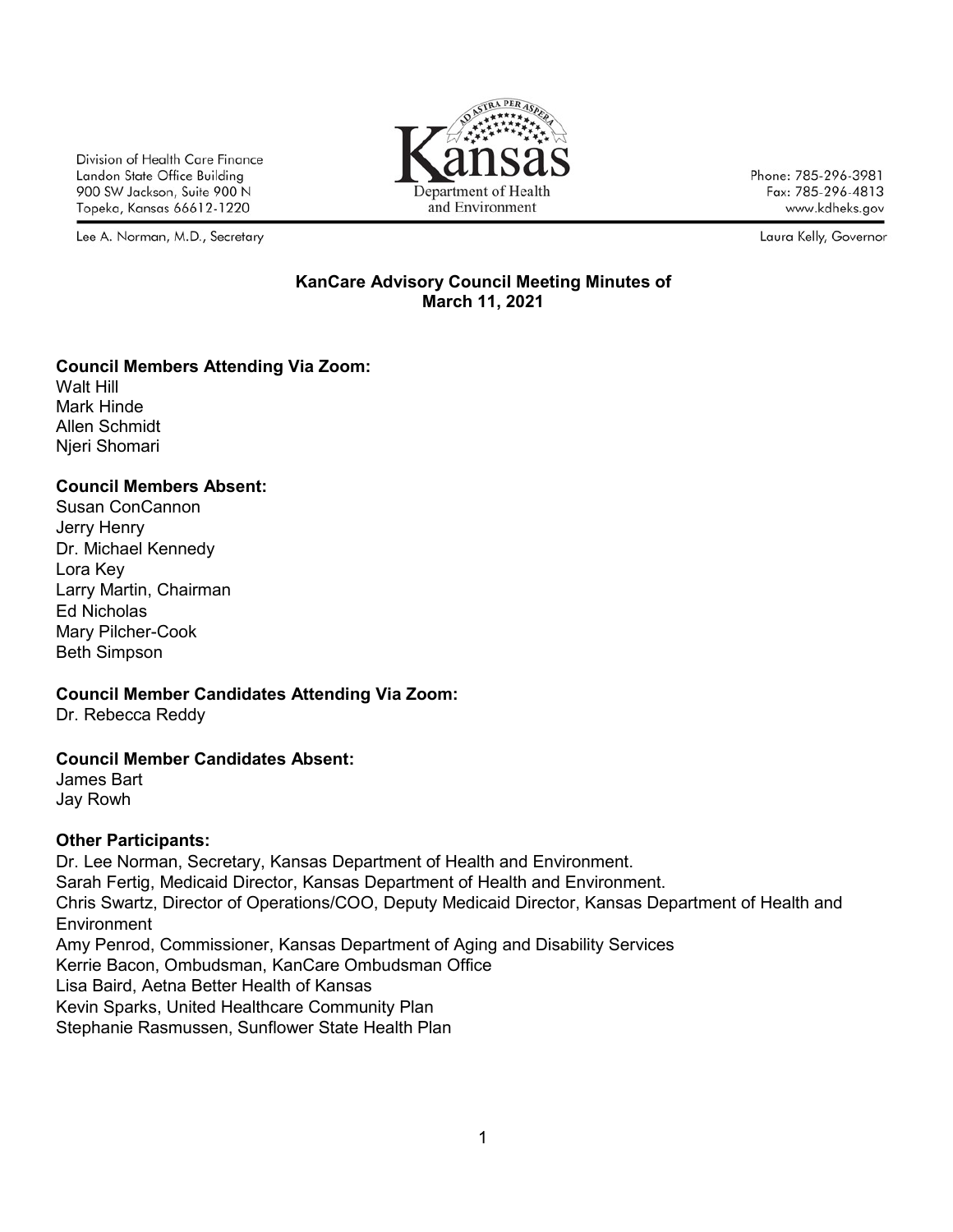**Welcome – Sarah Fertig**. Sarah Fertig welcomed Council members and public attendees, took roll, and briefed council members on the requirements of K.A.R. 16-20-1.

### **Review and Approval of Minutes from Council meeting December 8, 2020**

Dr. Lee Norman briefly spoke on the updates of COVID-19. Dr. Norman thanked KDHE staff, Sarah and Chris for continuing their guidance with COVID-19. He also thanked KDADS, DCF and MCO's who required innovation and creativity for a better way of stepping up for the beneficiaries that are being taken care of and that are dependent.

Sarah Fertig mentioned a quorum is not present and to table the approval of the December 8, 2020 KanCare Advisory Council Meeting Minutes.

#### **Old Business – KanCare Advisory Council**

### **Define the capable person policy in regard to the care of our disabled kids and adults in need of care per their personal care plans – Ed Nicholas**

This business item has been tabled for the next KanCare Advisory meeting. Topic will remain on old business.

### **New Business – KanCare Advisory Council**

**What are we doing to minimize the occurrence of these things happening to our most vulnerable population – Ed Nicholas [https://www.today.com/health/how-pandemic-has-hurt-medically-fragile](https://www.today.com/health/how-pandemic-has-hurt-medically-fragile-families-today-t210915)[families-today-t210915](https://www.today.com/health/how-pandemic-has-hurt-medically-fragile-families-today-t210915)**

This business item has been tabled for the next KanCare Advisory meeting. Topic will remain on old business.

### **Why can't businesses that deal with the public provide a changing table for our special needs' kids and or adults that require assistance for this task – Ed Nicholas**

This business item has been tabled for the next KanCare Advisory meeting. Topic will remain on old business.

### **KDHE Update – Sarah Fertig, Medicaid Director, Kansas Department of Health and Environment and Chris Swartz, Director of Operations/COO, Deputy Medicaid Director, Kansas Department of Health and Environment**

Sarah Fertig stated several bills are being tracked from the Medicaid viewpoint. The Medicaid expansion Senate Bill 287 has been introduced in the legislative session in hopes for a hearing. Sarah stated House Bill 2249 is being introduced that would increase the protected income limit to 150% of SSI. The legislators discussed increasing the PIL to 300% of SSI with a cost associated to this increase. KDHE's regulation codifying the PIL 150% of SSI took effect in January, which has the same effect of laws the state statute ensures. Also, Senate Bill 227 would require Medicaid to provide adult dental benefits. Sarah stated one bill has been successful this session which would create a rural emergency clinic to provide services for rural hospitals and outpatient clinics. Sarah mentioned a bill that would create Community Behavioral Health Clinics within the state. This bill has passed on the Senate side and is awaiting approval in the House. The COVID-19 relief bill would allow the state to obtain an extra 10% towards FMAP between April 1, 2021 and March 31, 2022 to enhance HCBS. The relief bill also allows Kansas to draw down 100% of federal matching funds for the COVID-19 vaccine administration beginning, April 1. Sarah mentioned the legislators are interested in investing \$175 million in new Medicaid spending over the next two fiscal years.